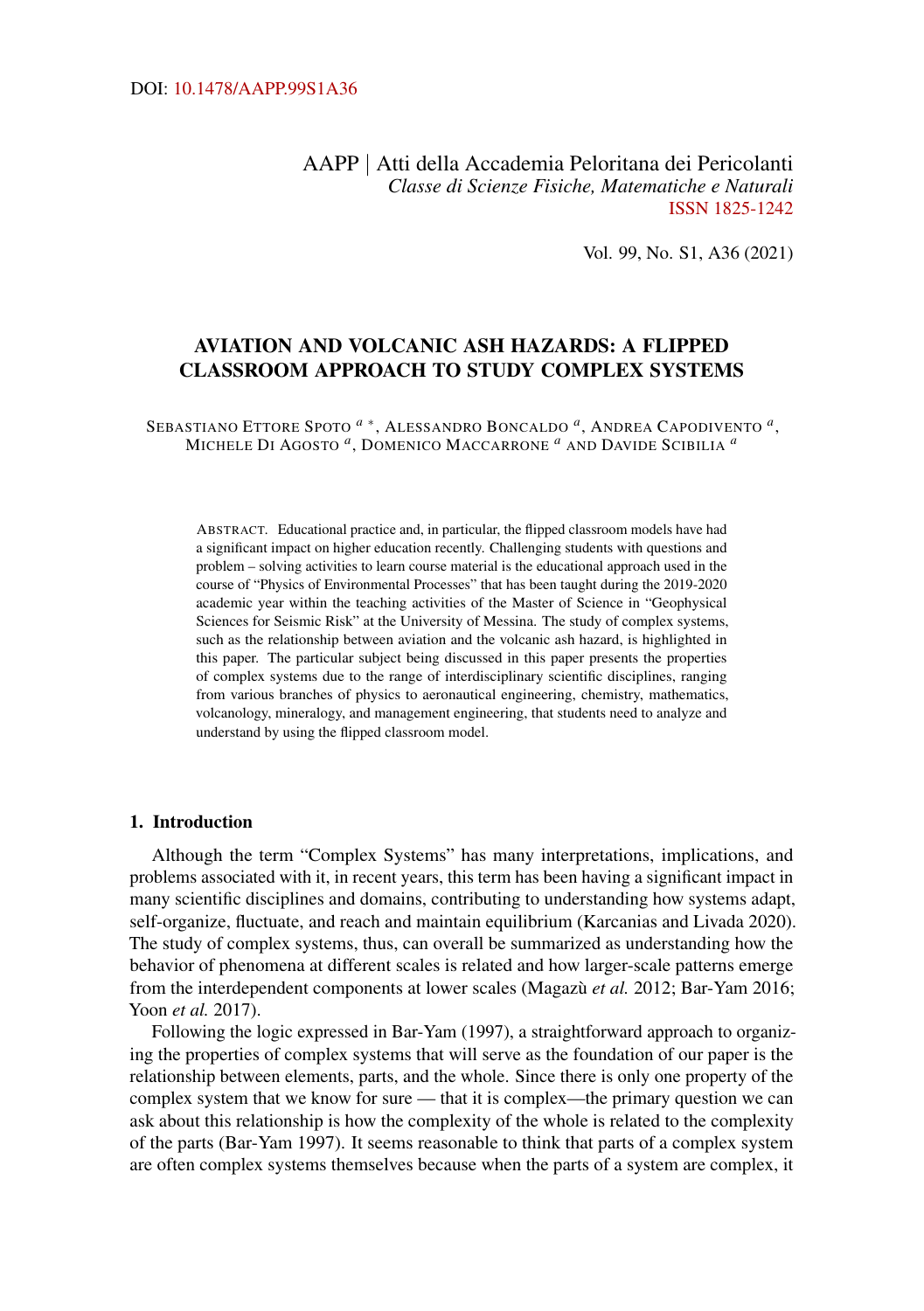seems intuitive that a collection of them would also be complex. However, there are also other possibilities. The term "emergent complexity" indicates a complex system where the behaviors of many simple parts interact in such a way that the behavior of the whole is complex. On the other hand, the term "emergent simplicity" indicates a system composed of complex parts where the collective behavior is simple (Bar-Yam [1997\)](#page-7-2).

The flipped classroom evolved out of a history of experimentation with the concept of blended learning and problem – based learning, using active learning techniques and new technologies to engage students (Arnold-Garza [2014\)](#page-7-3). This approach has two essential components: moving the lesson outside of class, usually delivered through some educational materials, and moving the practical application assignments into the classroom (Arnold-Garza [2014\)](#page-7-3). The choice of this approach has been made because of the large number of its strengths, including, among the most important, efficient use of class time (Cole and Kritzer [2009\)](#page-7-4), more active learning opportunities for students (Gannod *et al.* [2008\)](#page-7-5), increased one-on-one interaction between student and teacher (Lage *et al.* [2000\)](#page-8-3), and student responsibility for learning (Arnold-Garza [2014\)](#page-7-3).

In the present paper, the authors present an original and comprehensive approach in designing and teaching the course of "Physics of Environmental Processes" that has been taught during the 2019-2020 academic year within the teaching activities of the Master of Science in "Geophysical Sciences for Seismic Risk" at the University of Messina. The approach proposed here is designed like a journey to discovering the features of complex systems. As with any valuable and unforgettable journey, it must be guided by curiosity and questions. Despite the great complexity and variety of systems, universal laws and phenomena are essential to our inquiry and our understanding. Therefore, whenever new concepts and ideas are presented, they are introduced by formulating preliminary queries and, in some cases, advancing doubts on what science already knows. Students should be conscious that the predictive power of science has intrinsic limitations and unavoidable uncertainties. Students must understand the principal strategies to untangle complex systems to face the challenges of the  $21<sup>st</sup>$  century effectively (Gentili [2019\)](#page-7-6).

## 2. The core of the complex problem

As part of the teaching process, it is important to define the particular causes and effects, which interests the system under consideration. The first direct observation of the system is to understand the core of the problem.

An unexpected event happened in April 2010 where a little-known volcano located in the southeastern part of Iceland had a small but prolonged ash-rich eruption. Between 15 April and 23 May 2010, Eyjafjallajökull volcano erupted trillions of grams of fine ash into the mid-troposphere and, because of the prevailing westerly and north-westerly winds during the period, the ash reached continental Europe, where it caused the largest shutdown of commercial aviation since World War II (Prata and Rose [2015\)](#page-8-4).

As suggested by Prata and Rose [\(2015\)](#page-8-4), the global economic impact of this disruption to commercial aviation has been estimated at billions of U.S. dollars. While the problem of jet aircraft encounters with airborne volcanic ash remains a serious safety issue, the economic impact, particularly in the crowded European, US, and fast-growing Asian air corridors,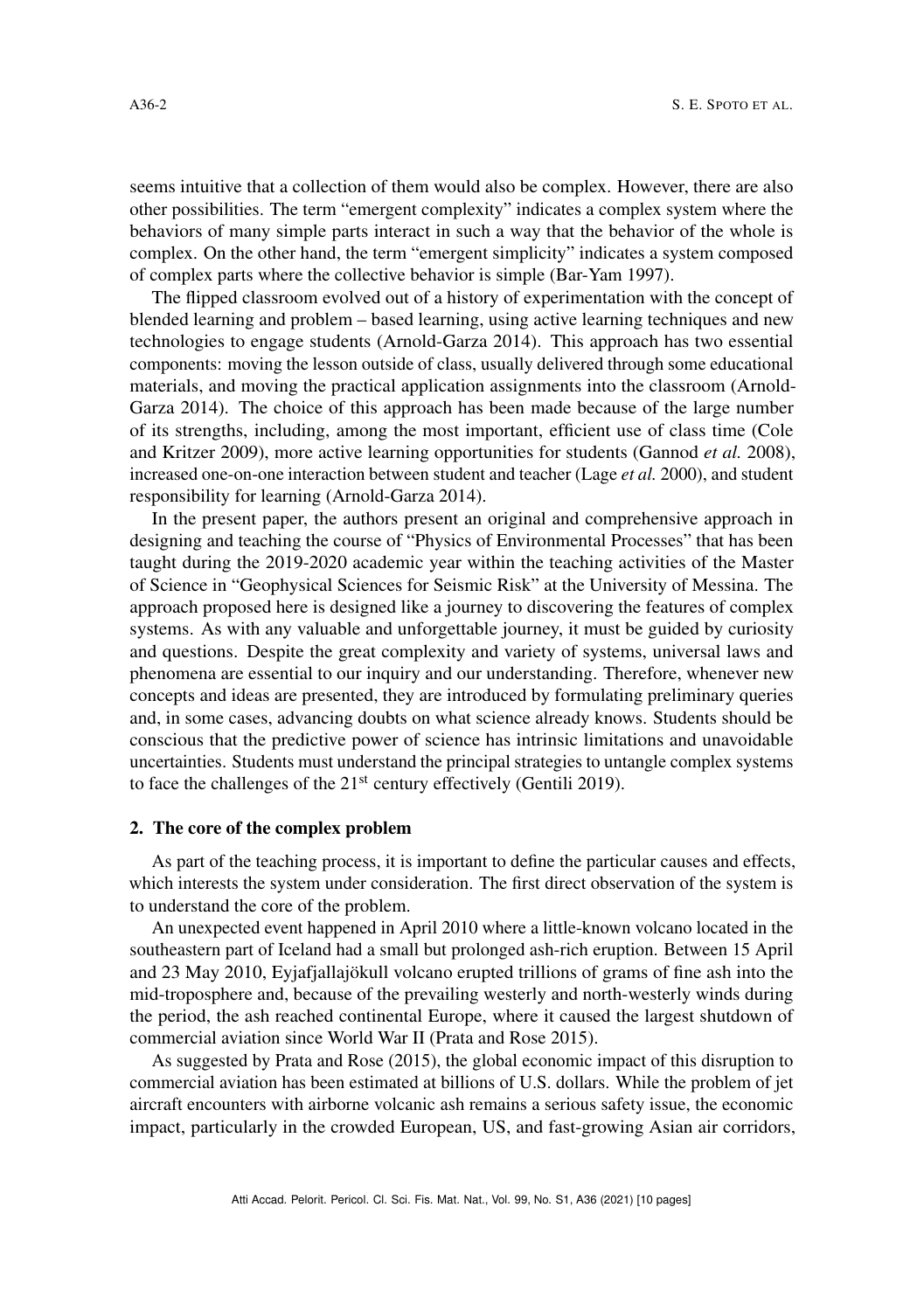has refocused efforts to develop robust and timely means for detecting, forecasting, and mitigating the hazard.

Students have to be aware of the impact that volcanic ash could have on flight safety. Navigation and communication systems of aircraft may be affected in different ways during an encounter with volcanic ash: abrasion of aircraft antennas, attenuation or refraction of waves in volcanic ash clouds, electrostatic discharges following exogenous charging or triboelectric charging, contamination, clogging and plugging pitot-static system, ash deposit on avionics, electrical or computer failure, problems with speed indication, are the most common incidents involving electrical and avionics systems of aircraft (Prata and Rose [2015;](#page-8-4) Lechner *et al.* [2017\)](#page-8-5). The highest severity incidents are, however, when volcanic ash enters jet engines and the glass may melt when they encounter temperatures in excess of about 800 °C, which causes engine failures (Prata and Rose [2015\)](#page-8-4). The vitric components of volcanic ash become "sticky" as they pass through their glass transition temperatures where their properties change from brittle to plastic at temperatures ranging from about 700 to 1100 °C, depending on various factors, including impurities and the proportion of minerals that require higher temperatures to melt the silicate (Prata and Rose [2015\)](#page-8-4). The combustion region of modern jet turbine engines is maintained at temperatures of 1200/1500 °C and so if volcanic ash finds its way into the hot parts of the engines, glass and a small fraction of the minerals may also melt. When engine temperatures are lower, as when the engine is powered off, the glass will cross the transition temperature back to brittle behavior and may fracture, thus clearing the metal surfaces (Prata and Rose [2015\)](#page-8-4). These exact mechanisms of deposition depend on the mineralogical composition and the size distribution. Needless to say, many of these effects can lead to catastrophic consequences for jet aircraft, with loss of engine power and potentially loss of aircraft.

#### 3. The complexity of a natural system

Although volcanic eruptions are the most exciting, awe-inspiring phenomena of all the Earth's dynamic processes, and have always aroused human curiosity and/or fear. Volcanoes and volcanic eruptions come in many varieties, however, and to begin to understand them one must absorb a great amount of information (Lockwood and Hazlett [2010\)](#page-8-6).

Volcanoes produce multiple primary and secondary hazards that must each be recognized in order to mitigate their impacts. In particular, the most frequent, and often widespread, volcanic hazard is tephra, occurring in more than 90% of all eruptions (Loughlin *et al.* [2015\)](#page-8-7). Tephra comprises fragments of rock produced when magma or vent material is explosively disintegrated during an eruption. Tephra consists of glass and minerals. The mineralogical composition of tephra can be primarily of a silicate nature, and according to origin could be *juvenile*, *cognate*, and *accidental* (Fisher and Schmincke [1984\)](#page-7-7).

The very finest fragments from 2 mm down to nanoparticles are known as "volcanic ash" and can be produced in huge volumes and convected upwards within the eruption column or convective plume and dispersed away from the volcano by winds or buoyancy forces (Prata and Rose [2015\)](#page-8-4). The physical and chemical characteristics of volcanic ash are highly variable and this has implications for impacts on health, environment, critical infrastructures, and economy (Jenkins *et al.* [2015\)](#page-8-8).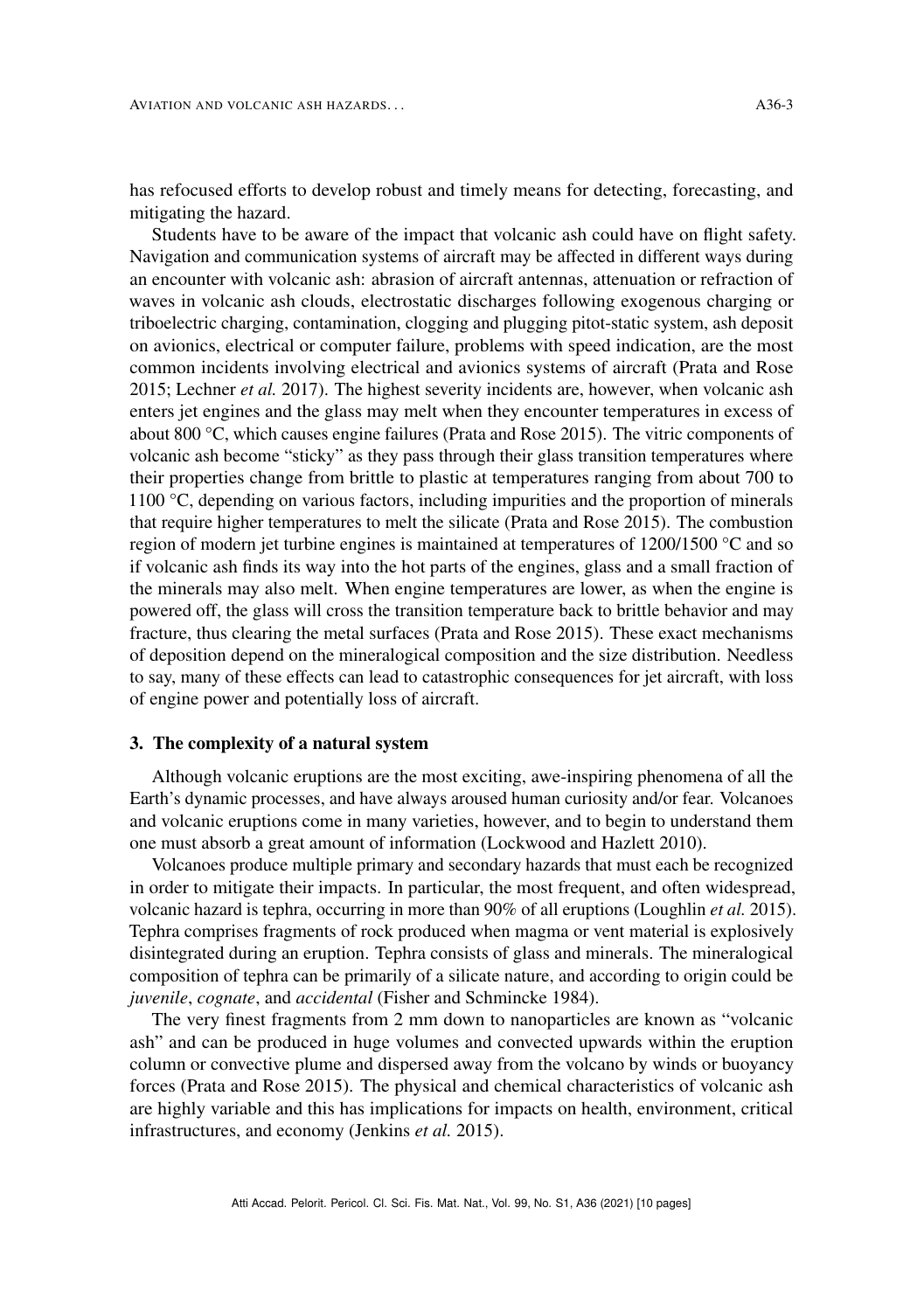Another key concept to take into consideration is the Volcanic Explosivity Index, or VEI, that correlates the volume of volcanic ejecta and various other observed physical criteria, such as eruption column height and eruption duration. It was developed by Newhall and Self [\(1982\)](#page-8-9) in order to determine the impact of volcanic ash impact on civil aviation, the acquisition of information at the source is needed in order to establish the amount and height of ash (and gas) emissions into the atmosphere as a function of time. Also, the total size distribution and mass eruption rate are of primary interest.

### 4. Attempts to mitigate a complex system

Even though the regulatory environment for the ash-aviation problem is complex, involving many national and international agencies and authorities, after the eruptions of Mt. Pinatubo, the Philippines, in June-July 1991, the International Civil Aviation Organization (ICAO) established a network of nine Volcanic Ash Advisory Centers (VAACs) to provide advice and timely warnings for aviation concerning volcanic clouds (Prata and Rose [2015\)](#page-8-4). In addition, VAACs are informed by the latest scientific developments through a mechanism established under the auspices of ICAO and WMO (World Meteorological Organization). The Volcanic Ash Scientific Advisory Group (VASAG) is an *ad hoc* group of scientists working within academia that meet periodically with representatives of the VAACs, volcanologists, and aviation meteorologists to discuss activities related to the ash-aviation problem (Prata and Rose [2015\)](#page-8-4). During the Eyjafjallajökull crisis, the International Volcanic Ash Task Force (IVATF) was also established to quickly advise governments and industry on ways to mitigate the hazard and provide information on better ways to designate safe airspace during ash cloud events (Prata and Rose [2015\)](#page-8-4).

### 5. The dynamics of volcanic eruptions

Knowing the potential effects on aviation, students can now explore the complexity of the causes that generate the mentioned effects. The main problem for aviation is that ash and other volcanic emissions, notably  $SO<sub>2</sub>$  gas, can reach high into the atmosphere and intersect airspace at all flight levels (Prata and Rose [2015\)](#page-8-4). At this stage, it is important to understand some basic concepts of volcanic plume dynamics. As already mentioned, volcanic plumes are typically associated with explosive activity, which whether generated from a point source or from an extended source, eventually develops into a turbulent buoyant current whose dynamics are strongly controlled by the degree of interaction with the atmosphere.

Bonadonna and Costa [\(2013\)](#page-7-8) explain the concept of volcanic plume dynamics: if the plume upward velocity is much stronger than the wind velocity, the initial jet phase evolves into a vertical buoyant column that then eventually spreads laterally as a gravity current. In contrast, if the wind velocity is much stronger than the plume upward velocity, the turbulent current will be bent over above the basal jet before spreading laterally. It is important to distinguish between vigorous and low-energy weak plumes: both plumes are bent over by the wind but they are characterized by different energetics. The same authors affirm, also, that vigorous weak plumes characterize the beginning of low-intensity sustained eruptions, whereas low-energy weak plumes characterize the last phase of an eruption when wind eventually dominates and the cloud starts propagating as a lens of aerosol. Volcanic clasts are carried up within the turbulent current according to their settling velocity, which depends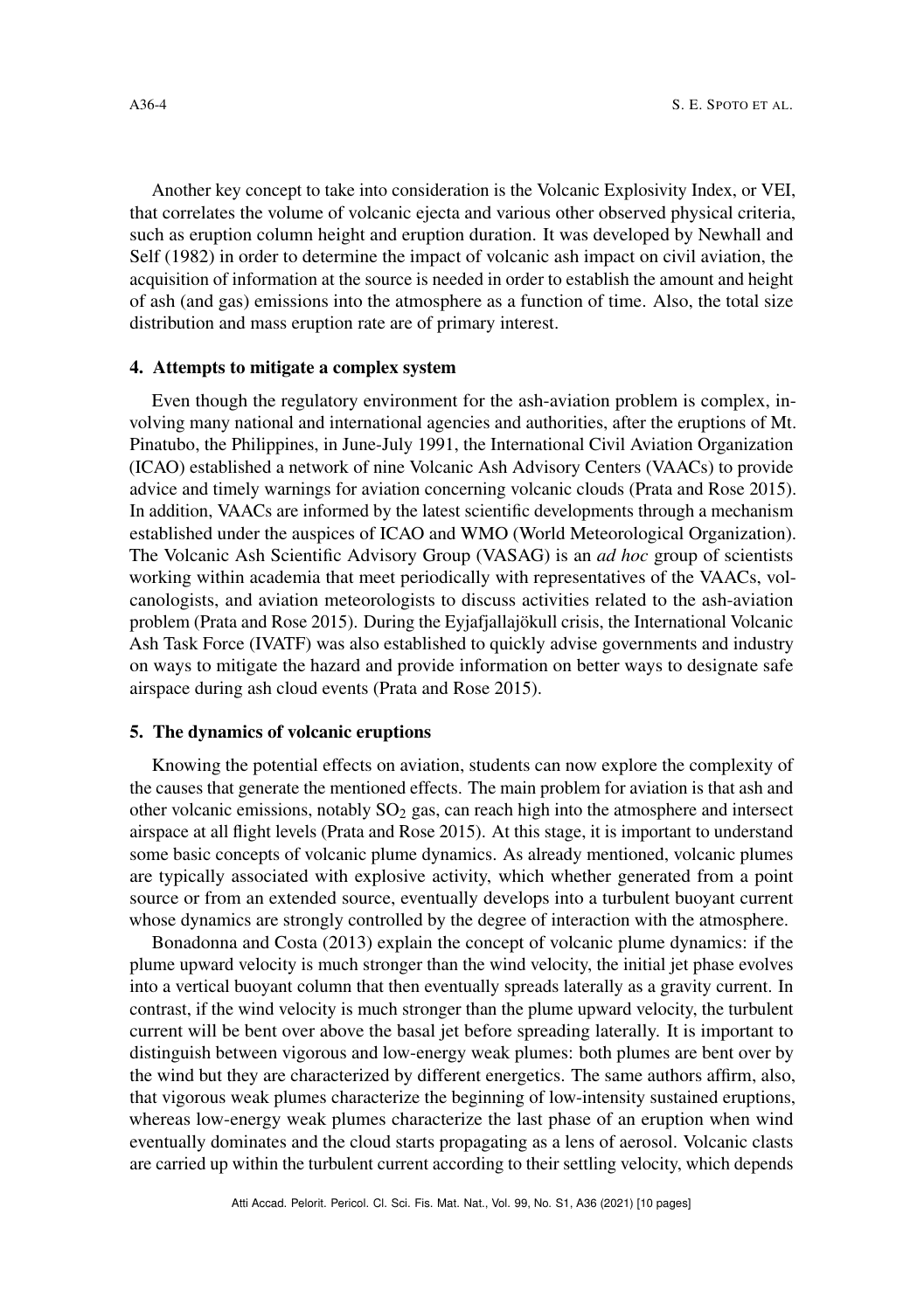on both particle and atmospheric characteristics. When particle settling velocities are larger than the upwards component of the turbulent current, they fall out and are advected by local winds. Particles that are sufficiently small will typically aggregate into micron- to millimeter-sized clusters having greater settling velocities.

According to Prata and Rose [\(2015\)](#page-8-4), commercial aircraft at cruise altitude often fly just below the tropopause, and violent eruptions are able to reach the tropopause and even penetrate into the stratosphere. If  $SO<sub>2</sub>$  is present in the violent eruption, then at least some of it will reach the tropopause or higher, and form stable layers where it will be chemically transformed into sulfate. At lower levels, there may be mixtures of ash and  $SO<sub>2</sub>$ , or separated ash and  $SO<sub>2</sub>$  layers, transported in thin layers by the wind field. At the lowest levels, ash will fall out or rain out, most prominently close to the volcano. A particularly insidious problem is the presence of ice in volcanic clouds, and ice-coated ash particles. These almost always occur in vigorous tropical eruptions, which reach high into a cold, moist atmosphere. Ash coated with ice is very difficult to discriminate from ice-only clouds. While ice clouds themselves pose a threat to aviation, ash coated in ice is likely to be just as hazardous. Volcanic emissions remain in the atmosphere for different amounts of time, depending mostly on the height they initially reach. In the stratosphere, volcanic aerosols may have lifetimes of a few years, whereas, in the lower atmosphere, ash and SO2 are removed quickly, within a few hours, by gravitational settling, wet, and dry aggregation that enhance fallout and by atmospheric processes such as rainout (Prata and Rose [2015\)](#page-8-4).

The shape of the ash reflects the fragmentation mechanism of the eruption, usually either explosive vesiculation (bursting gas bubbles), water-magma (phreatomagmatic or fuel-coolant) interactions, or comminution within a pyroclastic flow or volcano conduit. The volcanic ash size distribution may include a wide range of diameters, and is typically sorted during its atmospheric residence by gravitational settling (Prata and Rose [2015;](#page-8-4) Bagheri and Bonadonna [2016\)](#page-7-9). Particle Size and shape are both influencing factors for determining their aerodynamic behavior such as terminal velocity, and their residence time in the atmosphere (Bagheri and Bonadonna [2016\)](#page-7-9). They are also important parameters in remote sensing applications. As an example, many remote sensing retrieval algorithms are based on the conventional Lorenz-Mie theory or its modifications, in which the particle shape is assumed to be spherical. However, the scattering properties of non-spherical particles can differ dramatically from those of equivalent Mie spheres, which affect estimations of sizes and mass concentrations within an eruption cloud (Prata and Rose [2015\)](#page-8-4). In fact, the assumption of spherical shapes for volcanic particles can overestimate mass concentration and optical depth of the ash cloud and underestimate particle effective diameter. Thus, fine (atmospheric residence > 30 min) and especially very fine ash (atmospheric residence from three hours to several days) are agents for volcanic cloud aircraft hazards. Because very fine ash that is often dispersed at large distances from the source volcano can fall out in low, sometimes barely detectable amounts, estimates of the actual amount of ash produced are unreliable. Fine and very fine ash fallout is apparently controlled largely by meteorological processes, where very fine ash acts as cloud condensation and ice nuclei and becomes part of the hydrometeors (Prata and Rose [2015\)](#page-8-4).

Models for tephra dispersal are based on the mass conservation equation with different degrees of simplicity, following either Eulerian or Lagrangian formulations. The Eulerian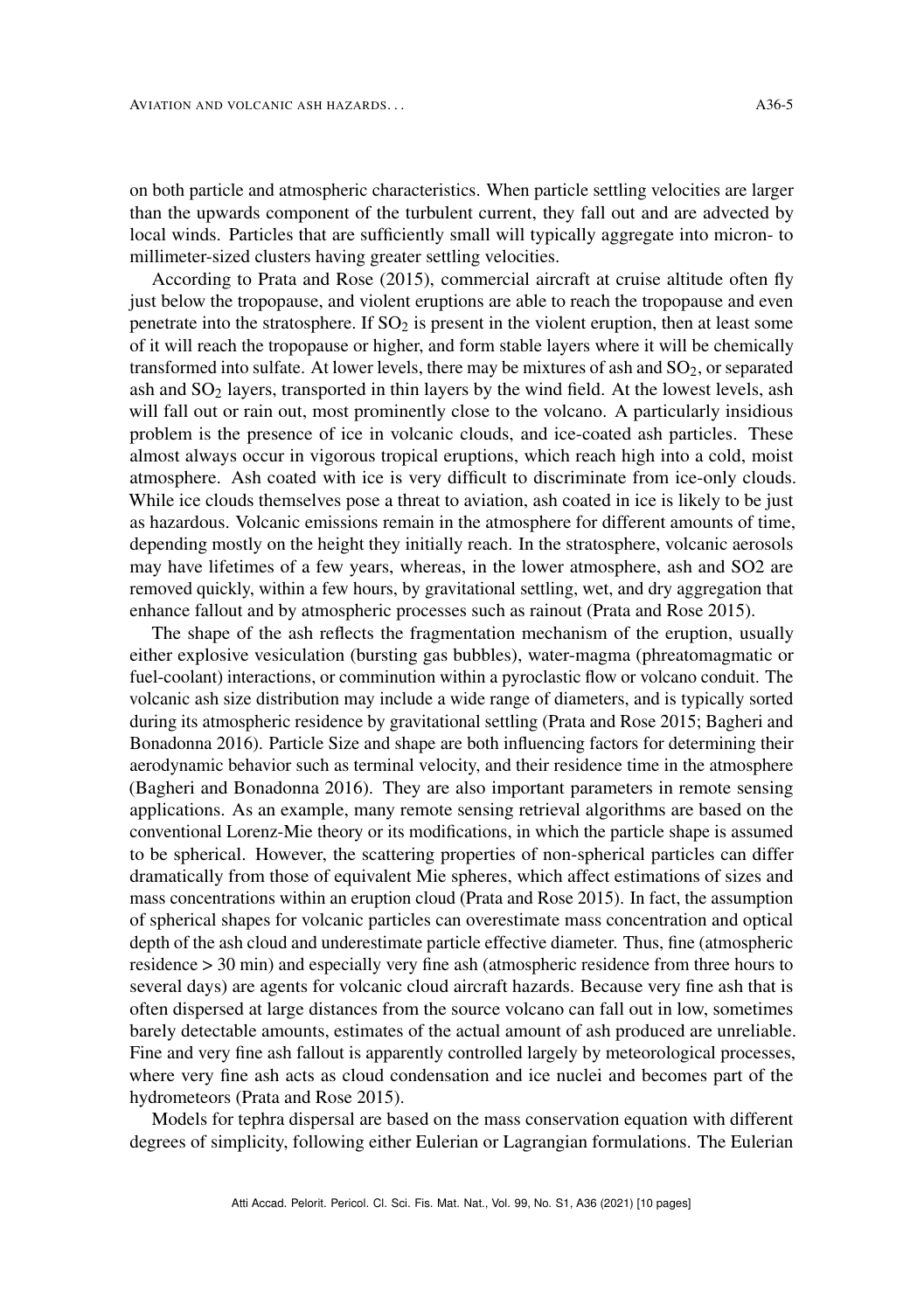approach describes changes in the fluid at fixed points, whereas the Lagrangian approach describes changes by following a fluid parcel along its trajectory (Aloisi *et al.* [2002\)](#page-7-10).

According to Prata and Rose [\(2015\)](#page-8-4), IR methods of direct volcanic ash detection grew out of applications using weather satellites. Direct detection of ash is related to the reststrahlen effect, where semiconductor materials (in this case silicates) of small scale (in the Mie region where IR wavelength is similar to ash particle size) show changes in refractive index concurrent with absorption bands. These standard tools are being supplemented by sophisticated remote sensing technologies, including ground-based UV and IR cameras to measure gases and particles and also ground-based radars, normally used for meteorological purposes. In the early stages of the eruption, radar is very useful because the microwave energy can penetrate the optically thick plume and provide estimates of the column height and the mass eruption rate. These instruments operate at millimeter wavelengths, so their sensitivity to micron-size particles is low, but radar observations have become increasingly important at volcanoes because the waves penetrate clouds and provide height estimates.

It should be noted that there has not yet been a satellite instrument developed for the purpose of ash detection and retrieval, and researchers have relied on suboptimal measurements, at least until the arrival of the high-spectral resolution spectrometers (*e.g.*, AIRS) and interferometers  $(e.g., IASI)$ . The most advanced algorithms use optimal estimation schemes that incorporate spectral databases on the scattering properties of volcanic ash particles and retrieve effective particle radii, column mass loading, and cloud-top height simultaneously.

The unpredictable nature of volcanic activity, the global distribution of active volcanoes, and the potentially far-reaching spread of ash clouds in the atmosphere make satellites ideal for monitoring them. These factors also mean that continuous observation is needed (day and night) and at relatively high temporal frequency. Spatial resolution is not too much of a demand because modern satellite instruments have 1- to 10-km<sup>2</sup> footprints, which are adequate for monitoring dispersing ash in the atmosphere (Prata and Rose [2015\)](#page-8-4).

The difficulties associated with discriminating ash from ice and water in infrared satellite data are compounded by the lack of high spatial resolution and the lack of any vertical resolution. On occasion, satellite data can be rendered less useful because the ash can be obscured from view by the meteorological cloud above the ash or because the opacity of the cloud is so great that the IR methods (Magazù *et al.* [2013;](#page-8-10) Caccamo and Magazù [2016\)](#page-7-11) can no longer discriminate them from meteorological clouds (Prata and Rose [2015\)](#page-8-4). These models have been used for many years and were originally developed for pollution forecasting, especially for nuclear accidents.

A theoretical infrared spectroscopic study has been carried out on the volcanic ash. Starting from the overview of the various spectroscopic methodologies (Caccamo and Magazù [2017b;](#page-7-12) Caccamo *et al.* [2018b\)](#page-7-13), students went on to study the mineralogical characteristics for silica polymorphs, vitreous nature of silica and silicate particles that are identified by the infrared spectroscopy (Magazù *et al.* [2018;](#page-8-11) Malek *et al.* [2018\)](#page-8-12). In Figure [1,](#page-6-0) a spectrum of volcanic ash (collected on Etna Volcano) is reported.

Students learned that experimental spectra are often affected by noise. This is due to various causes, such as interference from chemical and physical processes, limitations in the experimental device, or abnormal oscillations of the signal sent to the detector (Satish and Nazneen [2003;](#page-8-13) Caccamo *et al.* [2018a\)](#page-7-14). It was important to identify that, among the different methods for leveling and denoising the signal, Wavelet Transform (WT) is the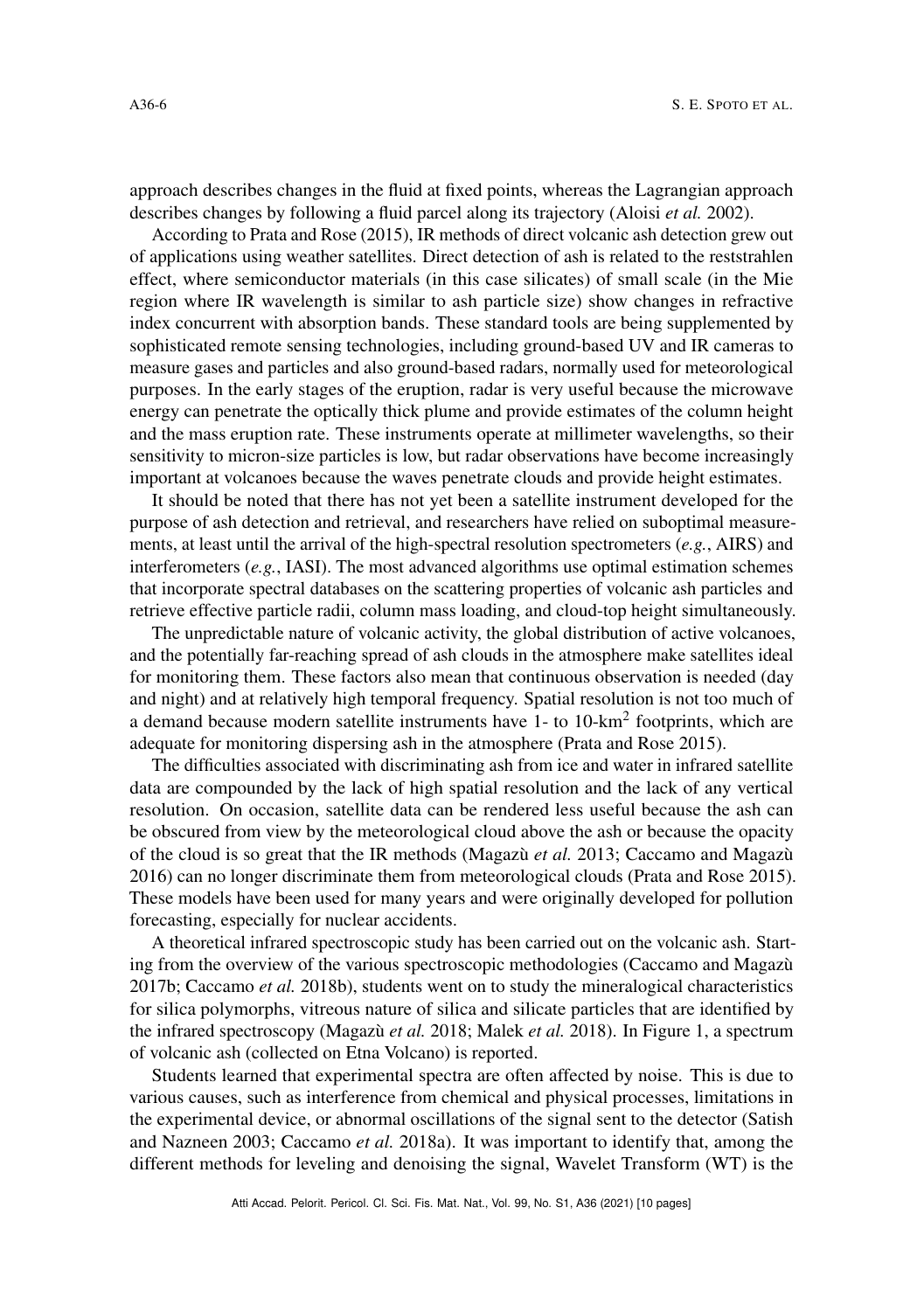<span id="page-6-0"></span>

FIGURE 1. Spectrum of volcanic ash of Etna Volcano.

most performing method. In fact, it converts the signal into terms of basic functions, which are small waves (Pasti *et al.* [1999;](#page-8-14) Caccamo and Magazù [2018\)](#page-7-15). WT is invertible, and the set of basic functions is orthogonal and is localized in both the frequency and time domains. In general, the orthogonal basis functions are obtained from the mother function by means of shifts on the time variable and of dilations on the frequency variable (Caccamo and Magazù [2017a;](#page-7-16) Dautov and Ozerdem [2018\)](#page-7-17). In literature, exist a large number of mother function, in the present work, the Haar wavelets is used. The choice of this mother wavelet is due to its speed, compression, and dynamic response (Zainuddin Lubis *et al.* [2016;](#page-9-1) Caccamo and Magazù [2017c\)](#page-7-18). More precisely, Figure [1](#page-6-0) reports the spectrum of volcanic ash (collected on Etna Volcano) before (a) and after (b) the application of the wavelet procedure. What emerges is that, due to the wavelet procedure, it is possible to suppress the spurious components evidently.

#### 6. Conclusion

Despite many efforts, there is still a list of compelling scientific challenges that have to be won. For instance, science is still unable to predict catastrophic events on our planet, like volcanic eruptions, which, unfortunately, may cause many victims and damages every time they occur. The reason why this happens is that whenever science faces these challenges, science itself deals with complex systems. Studying volcanic ash hazards to aviation itself can surely be considered as a complex system considering the complexity and the large number of variables involved. A complex system consists of many elements, often diverse, if not unique. The elements of a complex system are also highly interconnected (Gentili [2019\)](#page-7-6).

Students need, thus, to learn to untangle a complex system as volcanic ash hazards to aviation through a vast range of scientific disciplines, ranging from various branches of physics to aeronautical engineering, chemistry, mathematics, volcanology, mineralogy, and management engineering.

The flipped classroom approach used during the course has enabled students to increase both their interactive period within the classroom and their motivation.

Students can now deal with the study of how a natural phenomenon – although spectacular – could have a profound impact on society. In the face of considerable efforts to try to predict the most likely hazards and the magnitude of eruptions, Students will also learn that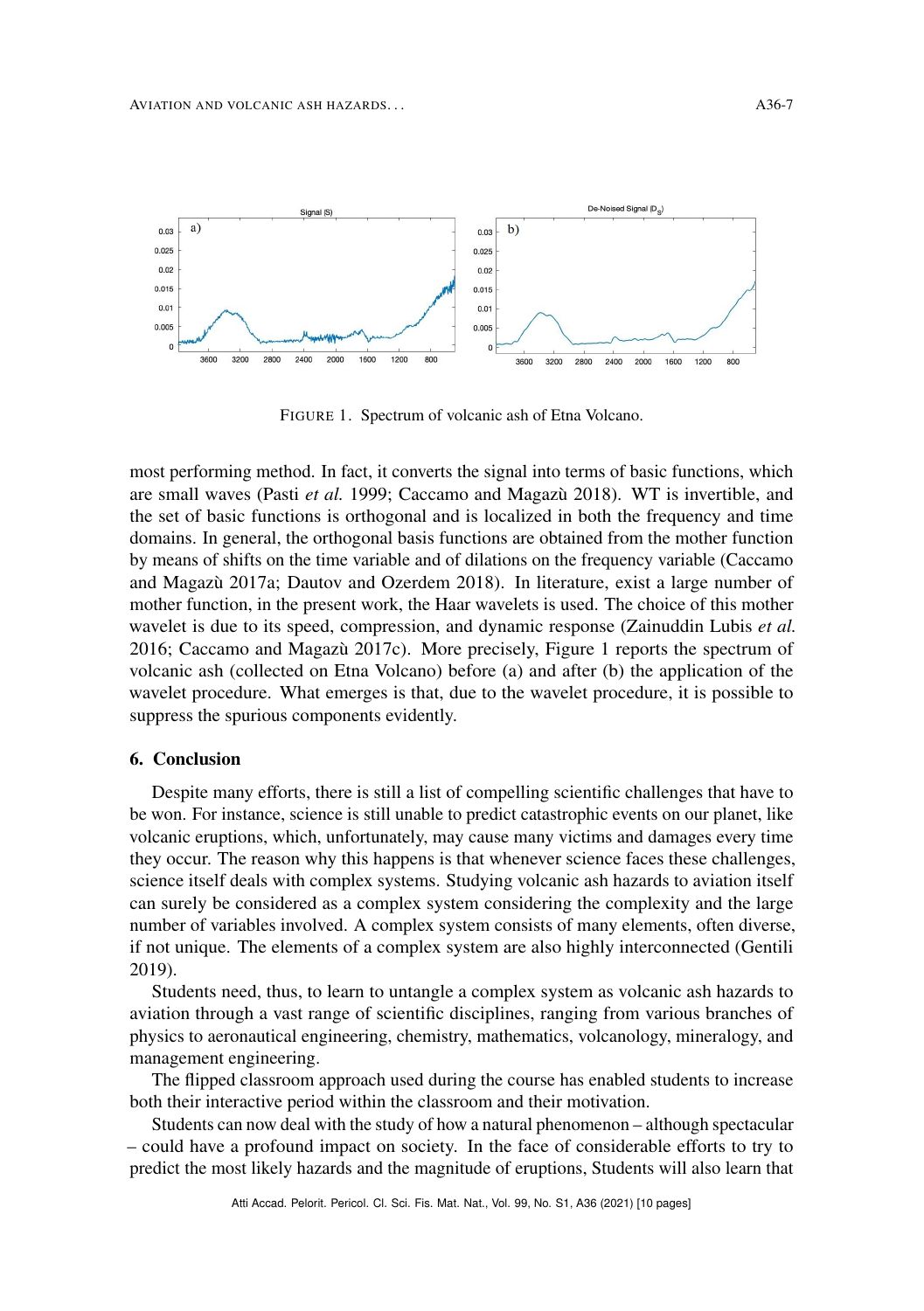a superficial and simplistic approach to problems related to eruptions can become a poorly constrained guesswork.

#### <span id="page-7-0"></span>References

- <span id="page-7-10"></span>Aloisi, M., D'Agostino, M., Dean, K. G., Mostaccio, A., and Neri, G. (2002). "Satellite analysis and PUFF simulation of the eruptive cloud generated by the Mount Etna paroxysm of 22 July 1998". *Journal of Geophysical Research: Solid Earth* 107(B12), ECV [12pages]. DOI: [10.1029/](https://doi.org/10.1029/2001JB000630) [2001JB000630.](https://doi.org/10.1029/2001JB000630)
- <span id="page-7-3"></span>Arnold-Garza, S. (2014). "The Flipped Classroom Teaching Model and Its Use for Information Literacy Instruction". *Communications in Information Literacy* 8, 7–22. DOI: [10.7548/cil.v8i1.260.](https://doi.org/10.7548/cil.v8i1.260)
- <span id="page-7-9"></span>Bagheri, G. and Bonadonna, C. (2016). "On the drag of freely falling non-spherical particles". *Powder Technology* 301, 526–544. DOI: [10.1016/j.powtec.2016.06.015.](https://doi.org/10.1016/j.powtec.2016.06.015)
- <span id="page-7-2"></span>Bar-Yam, Y. (1997). *Dynamics of complex systems*. Reading, Mass: Addison-Wesley.
- <span id="page-7-1"></span>Bar-Yam, Y. (2016). "From Big Data to Important Information". *Complexity* 21, 73–98. DOI: [10.1002/](https://doi.org/10.1002/cplx.21785) [cplx.21785.](https://doi.org/10.1002/cplx.21785)
- <span id="page-7-8"></span>Bonadonna, C. and Costa, A. (2013). "Plume height, volume, and classification of explosive volcanic eruptions based on the Weibull function". *Bulletin of Volcanology* 75. DOI: [10.1007/s00445-013-](https://doi.org/10.1007/s00445-013-0742-1) [0742-1.](https://doi.org/10.1007/s00445-013-0742-1)
- <span id="page-7-14"></span>Caccamo, M. T., Cannuli, A., and Magazù, S. (2018a). "Wavelet analysis of near-resonant series RLC circuit with time-dependent forcing frequency". *European Journal of Physics* 39(4), aaae77 [10 pages]. DOI: [10.1088/1361-6404/aaae77.](https://doi.org/10.1088/1361-6404/aaae77)
- <span id="page-7-11"></span>Caccamo, M. T. and Magazù, S. (2016). "Tagging the oligomer-to-polymer crossover on EG and PEGs by infrared and Raman spectroscopies and by wavelet cross-correlation spectral analysis". *Vibrational Spectroscopy* 85, 222–227. DOI: [10.1016/j.vibspec.2016.04.017.](https://doi.org/10.1016/j.vibspec.2016.04.017)
- <span id="page-7-16"></span>Caccamo, M. T. and Magazù, S. (2017a). "Multiscaling wavelet analysis of infrared and Raman data on polyethylene glycol 1000 aqueous solutions". *Spectroscopy Letters* 50(3), 130–136. DOI: [10.1080/00387010.2017.1291524.](https://doi.org/10.1080/00387010.2017.1291524)
- <span id="page-7-12"></span>Caccamo, M. T. and Magazù, S. (2017b). "Thermal restraint on PEG-EG mixtures by FTIR investigations and wavelet cross-correlation analysis". *Polymer Testing* 62, 311–318. DOI: [10.1016/j.](https://doi.org/10.1016/j.polymertesting.2017.07.008) [polymertesting.2017.07.008.](https://doi.org/10.1016/j.polymertesting.2017.07.008)
- <span id="page-7-18"></span>Caccamo, M. T. and Magazù, S. (2017c). "Variable mass pendulum behaviour processed by wavelet analysis". *European Journal of Physics* 38(1), 015804 [9 pages]. DOI: [10.1088/0143-0807/38/1/](https://doi.org/10.1088/0143-0807/38/1/015804) [015804.](https://doi.org/10.1088/0143-0807/38/1/015804)
- <span id="page-7-15"></span>Caccamo, M. T. and Magazù, S. (2018). "Variable length pendulum analyzed by a comparative Fourier and wavelet approach". *Revista Mexicana de Fisica E* 64(1), 81–86.
- <span id="page-7-13"></span>Caccamo, M. T., Zammuto, V., Gugliandolo, C., Madeleine-Perdrillat, C., Spanò, A., and Magazù, S. (2018b). "Thermal restraint of a bacterial exopolysaccharide of shallow vent origin". *International Journal of Biological Macromolecules* 114, 649–655. DOI: [10.1016/j.ijbiomac.2018.03.160.](https://doi.org/10.1016/j.ijbiomac.2018.03.160)
- <span id="page-7-4"></span>Cole, J. and Kritzer, J. (2009). "Strategies for Success: Teaching an Online Course". *Rural Special Education Quarterly* 28, 36–40. DOI: [10.1177/875687050902800406.](https://doi.org/10.1177/875687050902800406)
- <span id="page-7-17"></span>Dautov, C. P. and Ozerdem, M. (2018). "Wavelet transform and signal denoising using Wavelet method". In: pp. 1–4. DOI: [10.1109/SIU.2018.8404418.](https://doi.org/10.1109/SIU.2018.8404418)
- <span id="page-7-7"></span>Fisher, R. and Schmincke, H. (1984). *Pyroclastic Rocks*. Springer-Verlag Berlin Heidelberg.
- <span id="page-7-5"></span>Gannod, G., Burge, J., and Helmick, M. (2008). "Using the inverted classroom to teach software engineering". In: pp. 777–786. DOI: [10.1145/1368088.1368198.](https://doi.org/10.1145/1368088.1368198)
- <span id="page-7-6"></span>Gentili, P. L. (2019). "Designing and Teaching a Novel Interdisciplinary Course on Complex Systems To Prepare New Generations To Address 21st-Century Challenges". *Journal of Chemical Education* 96(12), 2704–2709. DOI: [10.1021/acs.jchemed.9b00027.](https://doi.org/10.1021/acs.jchemed.9b00027)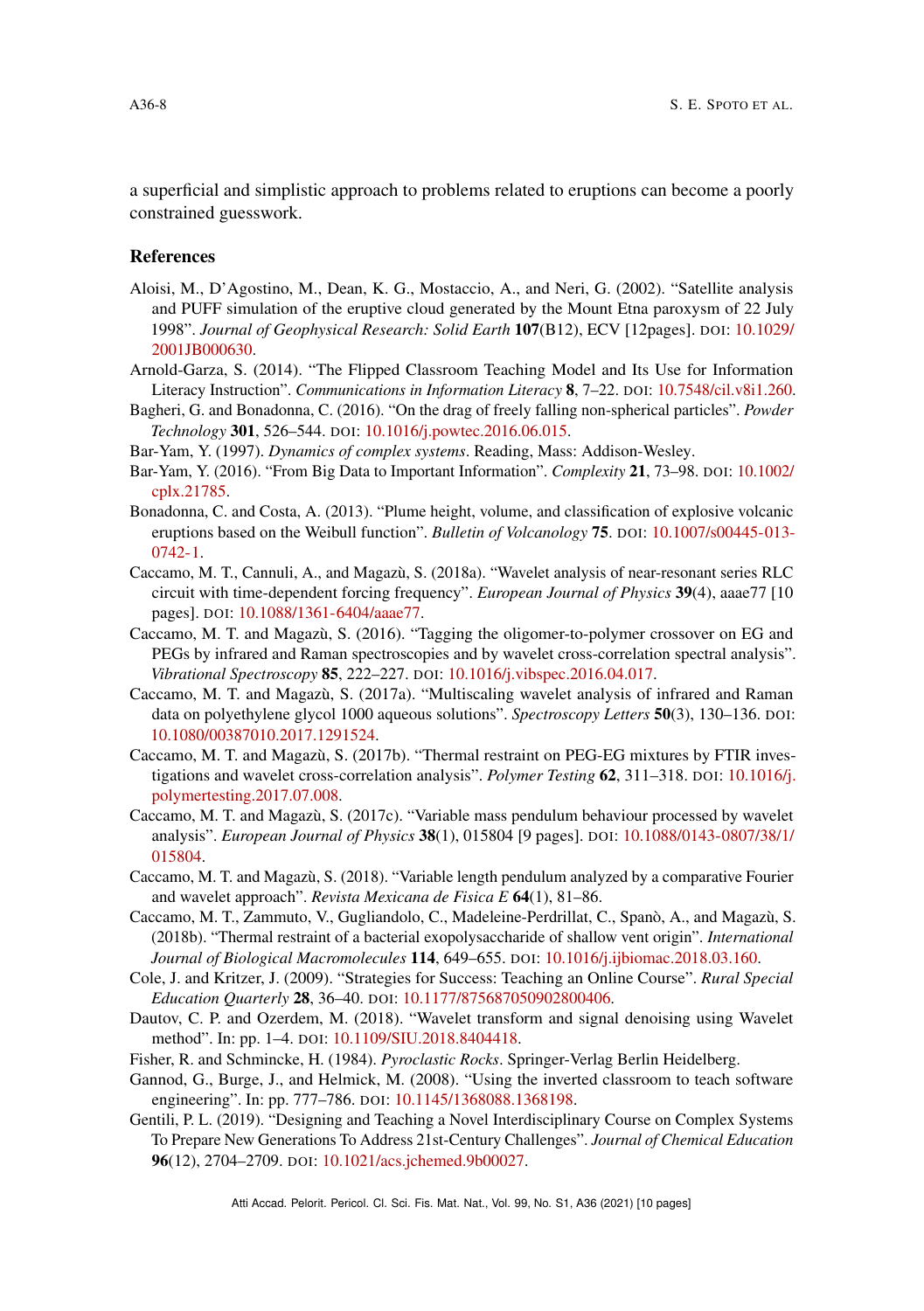- 
- <span id="page-8-8"></span>Jenkins, S. F., Wilson, T., Magill, C., Miller, V., Stewart, C., Blong, R., W., M., M., B., C., B., and Costa, A. (2015). "Volcanic ash fall hazard and risk". In: *Global volcanic hazards and risk*. Ed. by S. Loughlin, C. Sparks, S. K. Brown, S. F. Jenkins, and C. Vye-Brown. Cambridge: Cambridge University Press, pp. 173–221. DOI: [10.1017/CBO9781316276273.005.](https://doi.org/10.1017/CBO9781316276273.005)
- <span id="page-8-0"></span>Karcanias, N. and Livada, M. (2020). "Complex Systems and Control: The Paradigms of Structure Evolving Systems and System of Systems". In: *Structural Methods in the Study of Complex Systems*. Ed. by E. Zattoni, A. M. Perdon, and G. Conte. Cham: Springer International Publishing, pp. 3–55. DOI: [10.1007/978-3-030-18572-5\\_1.](https://doi.org/10.1007/978-3-030-18572-5_1)
- <span id="page-8-3"></span>Lage, M., Platt, G., and Treglia, M. (2000). "Inverting the Classroom: A Gateway to Creating an Inclusive Learning Environment". *Journal of Economic Education* 31, 30–43. DOI: [10.1080/](https://doi.org/10.1080/00220480009596759) [00220480009596759.](https://doi.org/10.1080/00220480009596759)
- <span id="page-8-5"></span>Lechner, P., Tupper, A., Guffanti, M., Loughlin, S., and Casadevall, T. (2017). "Volcanic Ash and Aviation – The Challenges of Real-Time, Global Communication of a Natural Hazard". In: *Observing the Volcano World. Advances in Volcanology (An Official Book Series of the International Association of Volcanology and Chemistry of the Earth's Interior – IAVCEI, Barcelona, Spain)*. Ed. by C. J. Fearnley, D. K. Bird, K. Haynes, W. J. McGuire, and G. Jolly. Springer, Cham. DOI: [10.1007/11157\\_2016\\_49.](https://doi.org/10.1007/11157_2016_49)
- <span id="page-8-6"></span>Lockwood, J. and Hazlett, R. (2010). *Volcanoes: Global Perspectives*. Wiley-Blackwell.
- <span id="page-8-7"></span>Loughlin, S., Sparks S., B. S., and S., J. (2015). *Global Volcanic Hazards and Risk*. Cambridge University Press.
- <span id="page-8-11"></span>Magazù, S., Calabrò, E., and Caccamo, M. T. (2018). "Experimental study of thermal restraint in bio-protectant disaccharides by FTIR spectroscopy". *Open Biotechnology Journal* 12, 123–133. DOI: [10.2174/1874070701812010123.](https://doi.org/10.2174/1874070701812010123)
- <span id="page-8-10"></span>Magazù, S., Migliardo, F., Benedetto, A., Calabrò, E., La Torre, R., and Caccamo, M. T. (2013). "Sucrose: Properties, Biosynthesis and Health Implications". In: *Bioprotective effects of sucrose and trehalose on proteins*. Ed. by S. Magazù. Biochemistry Research Trends. Hauppauge, New York: Nova Science Publisher, pp. 35–46.
- <span id="page-8-1"></span>Magazù, S., Migliardo, F., and Caccamo, M. T. (2012). "Innovative wavelet protocols in analyzing elastic incoherent neutron scattering". *Journal of Physical Chemistry B* 116(31), 9417–9423. DOI: [10.1021/jp3060087.](https://doi.org/10.1021/jp3060087)
- <span id="page-8-12"></span>Malek, M., Eom, H.-J., Hwang, H., Hur, S., Hong, S., Hou, S., and Ro, C.-U. (2018). "Single particle mineralogy of microparticles from Himalayan ice-cores using SEM/EDX and ATR-FTIR imaging techniques for identification of volcanic ash signatures". *Chemical Geology* 504. DOI: [10.1016/j.chemgeo.2018.11.010.](https://doi.org/10.1016/j.chemgeo.2018.11.010)
- <span id="page-8-9"></span>Newhall, C. and Self, S. (1982). "The Volcanic Explosivity Index (VEI): An Estimate of Explosive Magnitude for Historical Volcanism". *Journal of Geophysical Research* 87, 1231–1238. DOI: [10.1029/JC087iC02p01231.](https://doi.org/10.1029/JC087iC02p01231)
- <span id="page-8-14"></span>Pasti, L., Walczak, B., Massart, D., and Reschiglian, P. (1999). "Optimization of signal denoising in discrete wavelet transform". *Chemometrics and Intelligent Laboratory Systems* 48, 21–34. DOI: [10.1016/S0169-7439\(99\)00002-7.](https://doi.org/10.1016/S0169-7439(99)00002-7)
- <span id="page-8-4"></span>Prata, A. and Rose, W. (2015). *Volcanic ash hazards to aviation, 2nd Edition*. Cambridge University Press.
- <span id="page-8-13"></span>Satish, L. and Nazneen, B. (2003). "Wavelet denoising of PD signals buried in excessive noise and interference". *Dielectrics and Electrical Insulation, IEEE Transactions on* 10, 354–367. DOI: [10.1109/TDEI.2003.1194122.](https://doi.org/10.1109/TDEI.2003.1194122)
- <span id="page-8-2"></span>Yoon, S., Goh, S.-E., and Park, M. (2017). "Teaching and Learning About Complex Systems in K–12 Science Education: A Review of Empirical Studies 1995–2015". *Review of Educational Research* 88(2), 285–325. DOI: [10.3102/0034654317746090.](https://doi.org/10.3102/0034654317746090)